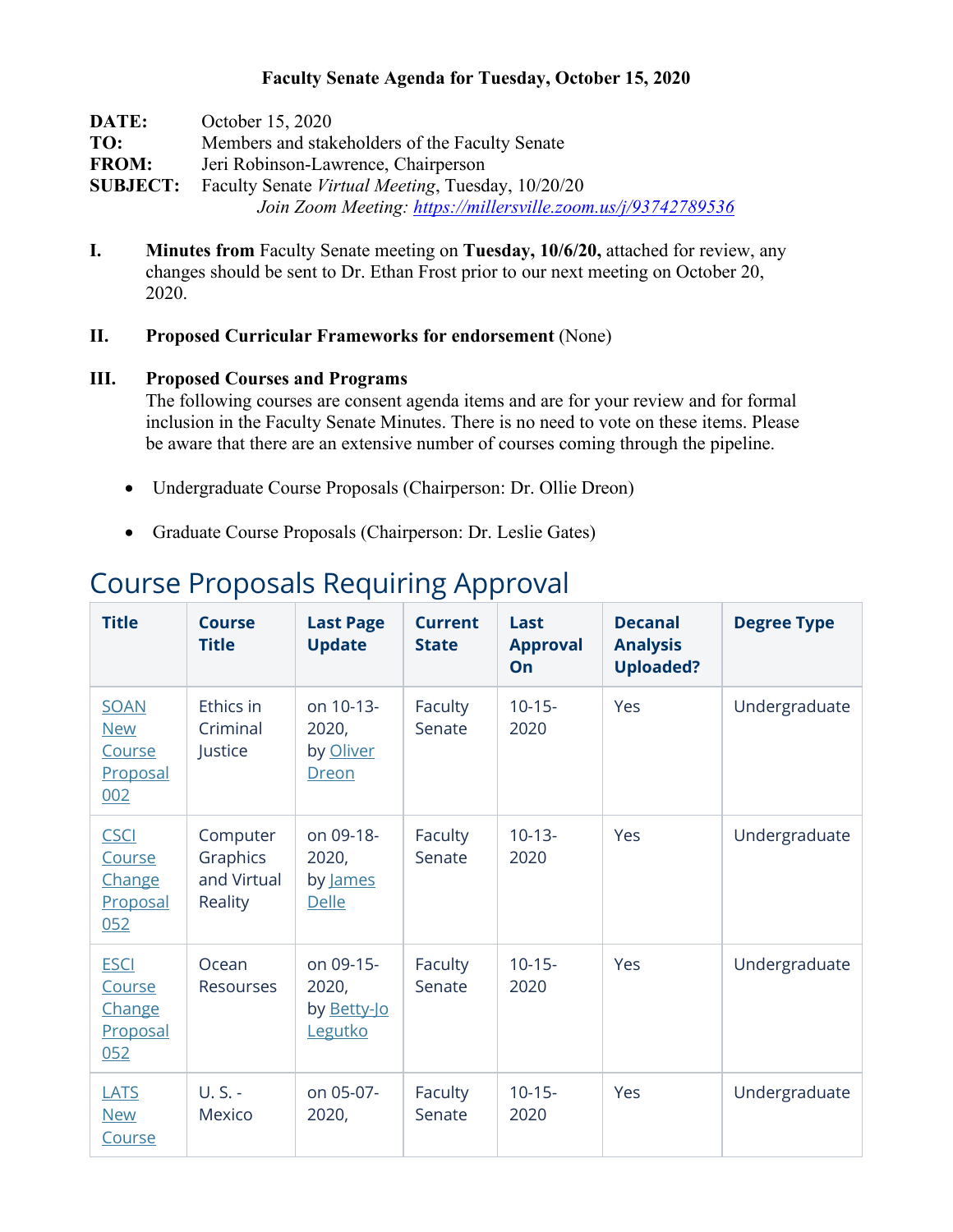| <b>Title</b>    | <b>Course</b><br><b>Title</b>  | <b>Last Page</b><br><b>Update</b>   | <b>Current</b><br><b>State</b> | Last<br><b>Approval</b><br>On | <b>Decanal</b><br><b>Analysis</b><br><b>Uploaded?</b> | <b>Degree Type</b> |
|-----------------|--------------------------------|-------------------------------------|--------------------------------|-------------------------------|-------------------------------------------------------|--------------------|
| Proposal<br>009 | <b>Border</b><br><b>Issues</b> | by <u>Janet</u><br><b>Josephson</b> |                                |                               |                                                       |                    |

# Curriculum Proposals Requiring Approval

| <b>Title</b>                                            | <b>Program</b><br><b>Name</b>                           | Last<br>Page<br><b>Update</b>            | <b>Curren</b><br>t State | Last<br><b>Approva</b><br>I On | <b>Decanal</b><br><b>Analysis</b><br><b>Uploaded</b><br>? | <b>Degree Type</b> |
|---------------------------------------------------------|---------------------------------------------------------|------------------------------------------|--------------------------|--------------------------------|-----------------------------------------------------------|--------------------|
| <b>ENGL</b><br>Curriculu<br>m Change<br>Proposal<br>111 | English Major<br>Concentratio<br>n Literature<br>Option | on 03-<br>08-2020,<br>by Jame<br>s Delle | Faculty<br>Senate        | $10-15-$<br>2020               | No.                                                       | Undergraduat<br>e  |

### **IV. Report of the Faculty Senate Chairperson:**

- CAP glitch for WSSD proposals  $#38$  and  $#31$  discussions will take place with Dr. Leslie Gates, Dr. Tiffany Wright, Professor Jeri Robinson-Lawrence, and Dr. Jim Delle to see how to resolve the situation. This appears to be a technical snafu rather than a procedural issue.
- Policy Change update and procedure flow
- Committee Chairs, please review your policy change history and get information to Jeri
- DL updates
- GERC report, be prepared with questions for November  $3<sup>rd</sup>$  Senate meeting
- Faculty Senate Meeting Dates Fall 2020 ( $1<sup>st</sup>$  and  $3<sup>rd</sup>$  Tuesday) o September 1st
	- o September 15th \* *Starting meeting at 5:00 pm due to Middle States Meeting by Faculty Senate Leadership.September 15 the meeting is virtual and abbreviated*
	- o September 29th \* *Added meeting on 5th Tuesday of September due to Middle States visit*
	- $\circ$  October 6<sup>th</sup> and 20th.
	- $\circ$  November 3<sup>rd</sup> and 17<sup>th</sup>
	- $\circ$  December 1<sup>st</sup>
- **V. APSCUF Updates**
- **VI. Report of the Student Government Association**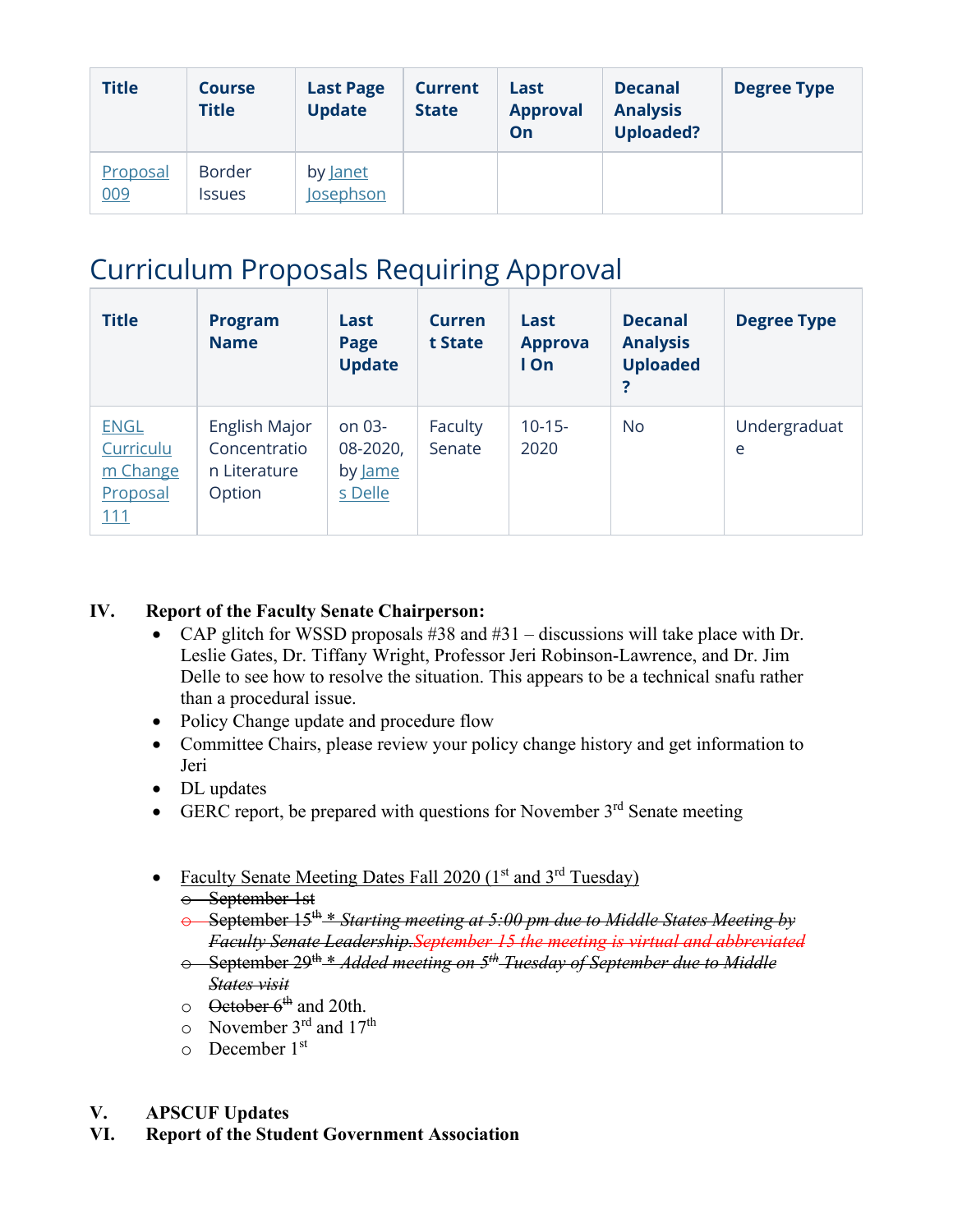- **VII. Report of the Graduate Student Association**
- **VIII. Report of the Administrative Officer**
- **IX. Announcement of new courses, programs or changes to existing courses/program**
- **X. Reports of the Faculty Senate Standing Committees**

**Please note that** committee chairs wishing to report or share documents and be added to the agenda at a meeting should email me the Senate Chairperson (*jrobinson@millersville.edu*) the week prior to a meeting.

- Academic Outcomes and Assessment (AOAC) Chairperson: Robyn Davis
- Academic Policies (APC) Chairperson: Ankur Nandedkar, update on language
	- 1) Attached is the original policy and a copy of the suggested changes. The rewording has been done for clarification purpose because in its prior version, it appeared to be in be conflict with accelerated bachelor's to master's degree program policy. The new language is exactly as determined at the October 6th Senate meeting.
- Academic Standards Chairperson: Ryan Wagner
- Area Curriculum Committees (ACC)
	- 1) Arts & Humanities: Becky McDonah
	- 2) Education & Human Services: Lauren Kaiser
	- 3) Social Sciences: David Owen
	- 4) Science & Technology: Betty-Jo Legutko
- Commencement Speaker:
- Cooperative Education Chairperson: Lexi Hutto (\*updated AY 19/20)
- Educator of the Year Committee (EDOY): Ex-Officio chair, Shaun Cook
- Faculty Senate Bylaws Chairperson: Aimee Miller (\*)
- Financial Aid: Dwight Horsey
- General Education Review Committee (GERC) Chairperson: Carrie Smith
- Graduate Course & Program Review Committee (GCPRC) Chairperson: Leslie Gates
- Honorary Degree: Alice McMurray
- Joint Senate Conference Committee Chairperson: Shaun Cook
- Judicial Board:
- Multidisciplinary Programs Curriculum Committee Chairperson: Duane Hagelgans
- Noonan Fund: Rene Munoz
- Undergraduate Course & Program Review Committee (UCPRC) Chairperson: Ollie Dreon
- University Honors College Committee Chairperson: Shaun Cook

Faculty Senate Website:<https://www.millersville.edu/fsenate/index.php>

Faculty Senate Committees:<https://www.millersville.edu/fsenate/committee-rosters.php>

# **XI. Reports of the Faculty Senate, Convened Committees, Area or Special Committees**

- Student Civic Engagement Committee Chairperson
- Arts and Humanities Area Curricular Committee
- Education and Human Services Area Curricular Committee
- Science and Technology Area Curricular Committees
- Social Science Area Curricular Committee
- (\*) the committees above may not yet have convened or elected a chairperson and updates will be shared and posted as information becomes available.

# **XI. Faculty Emeriti Resolutions:**